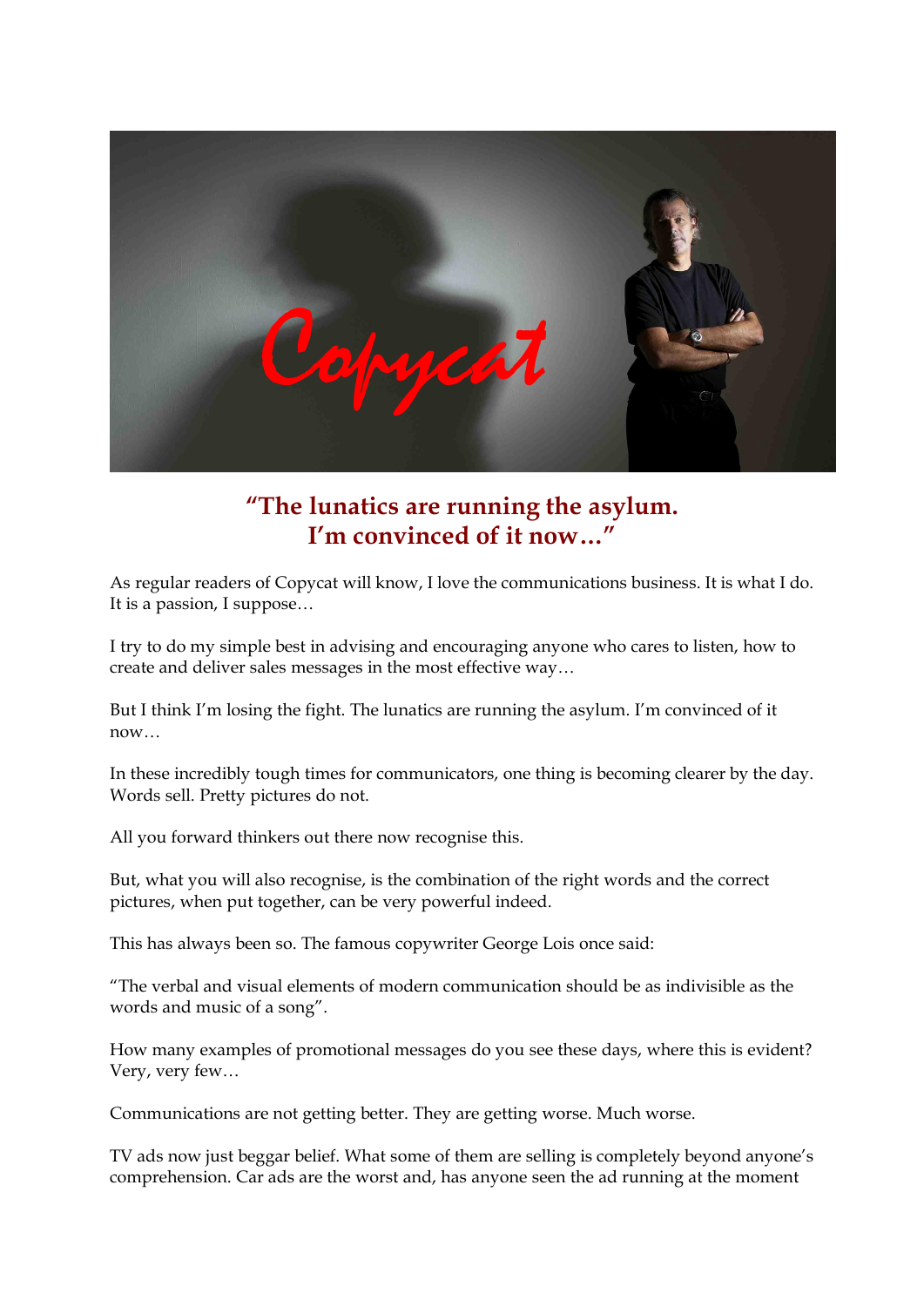featuring Steve Redgrave? He might be a great oarsman, but in this ad, he looks and acts like a complete buffoon.

How could the agency and the client look at the finished product and be happy with it?

And commercial radio…well… I listened to an ad whilst shaving this morning that seemed to spend 57 seconds on the sales pitch and the remaining 25 seconds on all the terms and conditions.

It was laughable. All I remembered were the terms and conditions. Not the selling message. What a crazy waste of money.

Emails are imploding. Such poor quality and so many tricksters. They need masses of help right now and good copywriters so badly.

Then there are the masses of poor press ads - and inserts with typos seem absolutely everywhere.

Direct mail is no better. The dimwits at BT are up to their usual nonsense, which I'm sure a lot of you have seen. A BT Business Catalogue arrived in a cheap polybag with the flaccid copy line on the front of " Realise Your Business Potential With Total Solutions From BT ". How incredibly poor is that? A selling opportunity that says absolutely nothing…

Telephone marketers are public enemy number one. (Did you know that in the USA, the number of people who have signed up for the federal .Do Not Call. list now exceeds a staggering 50 million people and is expected to reach 70 million?).

Things are getting tougher. But the message hasn't got through to some…

I placed an order with a Tour Company earlier this month and received a confirmation on a letterhead containing a typo on their address. Yes, honestly…

It's impossible for a simple boy to understand, all of this…

And this crazy situation comes at a time when things have never been more competitive. As I have mentioned before in this column, our communications do not fall on virgin soil anymore. They are being received by increasingly sceptical individuals who are advertising literate and very marketing savvy.

People are now discounting our claims more seriously than they have ever done before. Listen to this from DM legend Ray Jutkins…

"Every day in the marketplace, this is what happens: Something passes in front of our eyes 32,000 times. We are exposed to 570 advertising, marketing and promotional messages. Of these, we 'see' or .hear. only 76. And, by the end of the day, 3 of the 12 do we remember, we remember negatively".

That leaves us with 9 that made any impact on us at all. From 32,000 attempts.

Scary odds, huh? And Ray wrote that in 2001. The numbers will be worse now…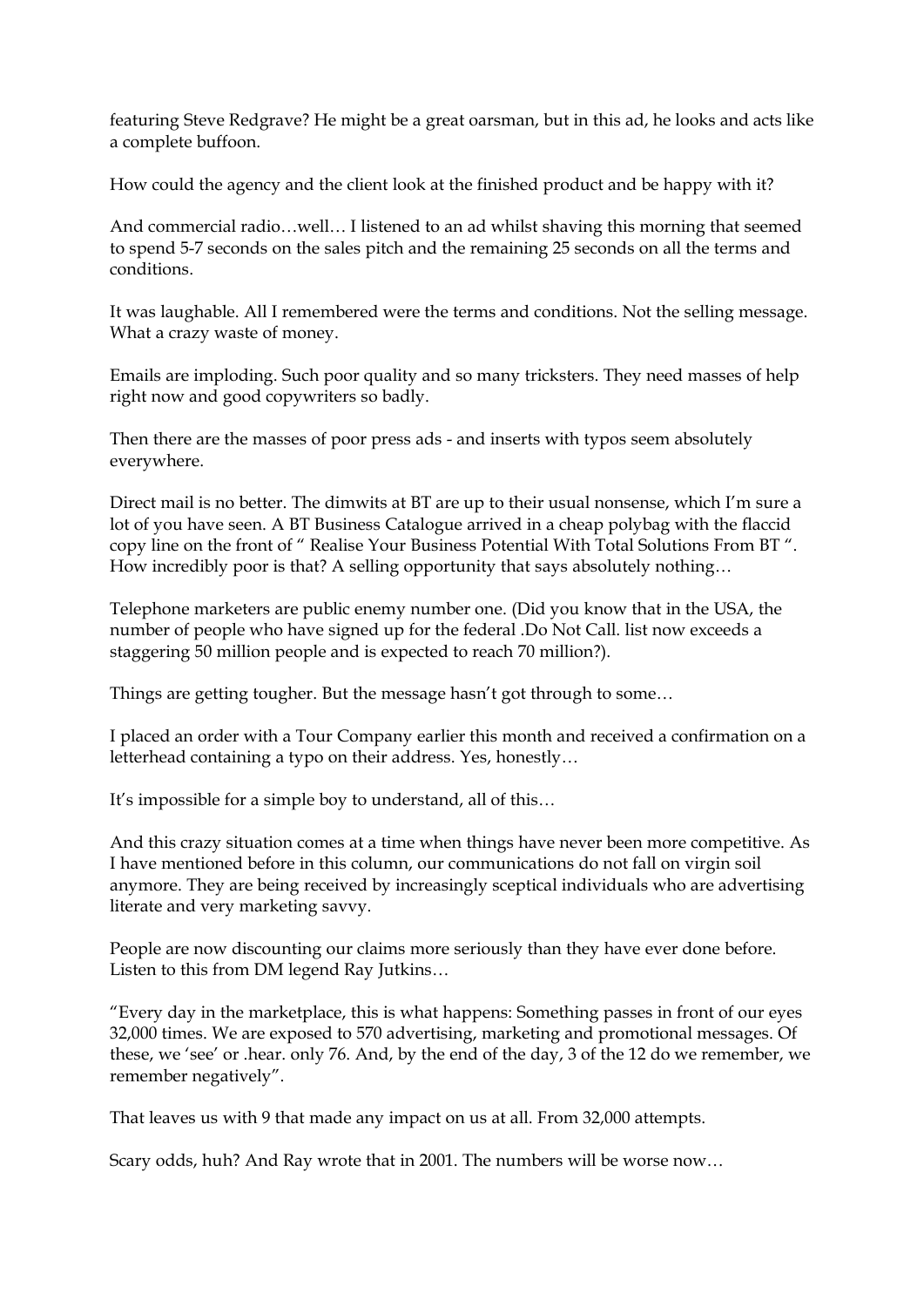All this means we have to get better with our communications. Or we die.

Here's one that definitely didn't make the final 9. Look at this nonsense…

#### **ALLIED IRISH BANK**

| Allied Irish Bank (GB)                                                                                                                                                                                                                                                                                                                                                                                                                            | Solitual Branch<br><b>J8718 Station Road</b><br>School -                                                              |
|---------------------------------------------------------------------------------------------------------------------------------------------------------------------------------------------------------------------------------------------------------------------------------------------------------------------------------------------------------------------------------------------------------------------------------------------------|-----------------------------------------------------------------------------------------------------------------------|
| Andy Owen & Associates Limited<br>Waterside<br>27 Berkswell Close<br>Solitual<br><b>DS1 2EH</b>                                                                                                                                                                                                                                                                                                                                                   | We'd 1980 decisions from<br>THE RELEASE OF THE<br>Fax: (6/1210 TRY 78.70)<br>Di 712016 Salfiab 1<br>dental data avera |
| 2 February 2004                                                                                                                                                                                                                                                                                                                                                                                                                                   |                                                                                                                       |
| Dear Sirs                                                                                                                                                                                                                                                                                                                                                                                                                                         |                                                                                                                       |
| Operating a business in an increasingly competitive environment means that you<br>cannot afford to be with a bank that doesn't give you support and attention when you<br>(leed it.                                                                                                                                                                                                                                                               |                                                                                                                       |
| At Allied Irish Bank (OB) cur record of being voted Britain's Best Business Bank in<br>the Forum of Private Business hiermal surveys since 1994, is the best reflection of<br>our commitment to delivering what we promise - true relationship banking based on<br>our personal and professional service.                                                                                                                                         |                                                                                                                       |
| In addition to traditional and electronic banking facilities, we provide a full sange of<br>services to mynage your financial affairs. Options include asset and acquisition.<br>finance to further develop your business. Branch based and money market inked<br>accounts are readily available to maximise your business funds. Independent<br>Financial Advice can also be arranged.                                                           |                                                                                                                       |
| We believe that our business customers should enjoy the same high level of support<br>for their personal banking as they receive for their business banking. First class<br>services include mortgage packages with comprehensive information to help you.<br>make the right choice and convenience barsing via the Internet or telephone.                                                                                                        |                                                                                                                       |
| As part of our continued commitment to deliver the very best customer service<br>possible your comments and feachack are mystuable. To assist you in contacting im-<br>a copy of the Solituil Branch structure including contact numes is enclosed. If you<br>would like further information on any aspect of our service, please let us know. Short<br>lines of communication and speedy decision making mean that you won't be kept<br>waiting. |                                                                                                                       |
| Yours sincerely,                                                                                                                                                                                                                                                                                                                                                                                                                                  |                                                                                                                       |
| Andrew Homiton<br>Benior Banking Manager<br>For and on Behalf of AIB Group (UK) PLC.                                                                                                                                                                                                                                                                                                                                                              |                                                                                                                       |

I.ve been with this bank for close on 25 years. I have my personal and business accounts with them. When I walk in my branch, I am greeted with .Hi Andy.. When they write to me, this is the result. Very poor writing which has no relation to the actual brand experience .

Here.s another…

**IDMF EARLS COURT**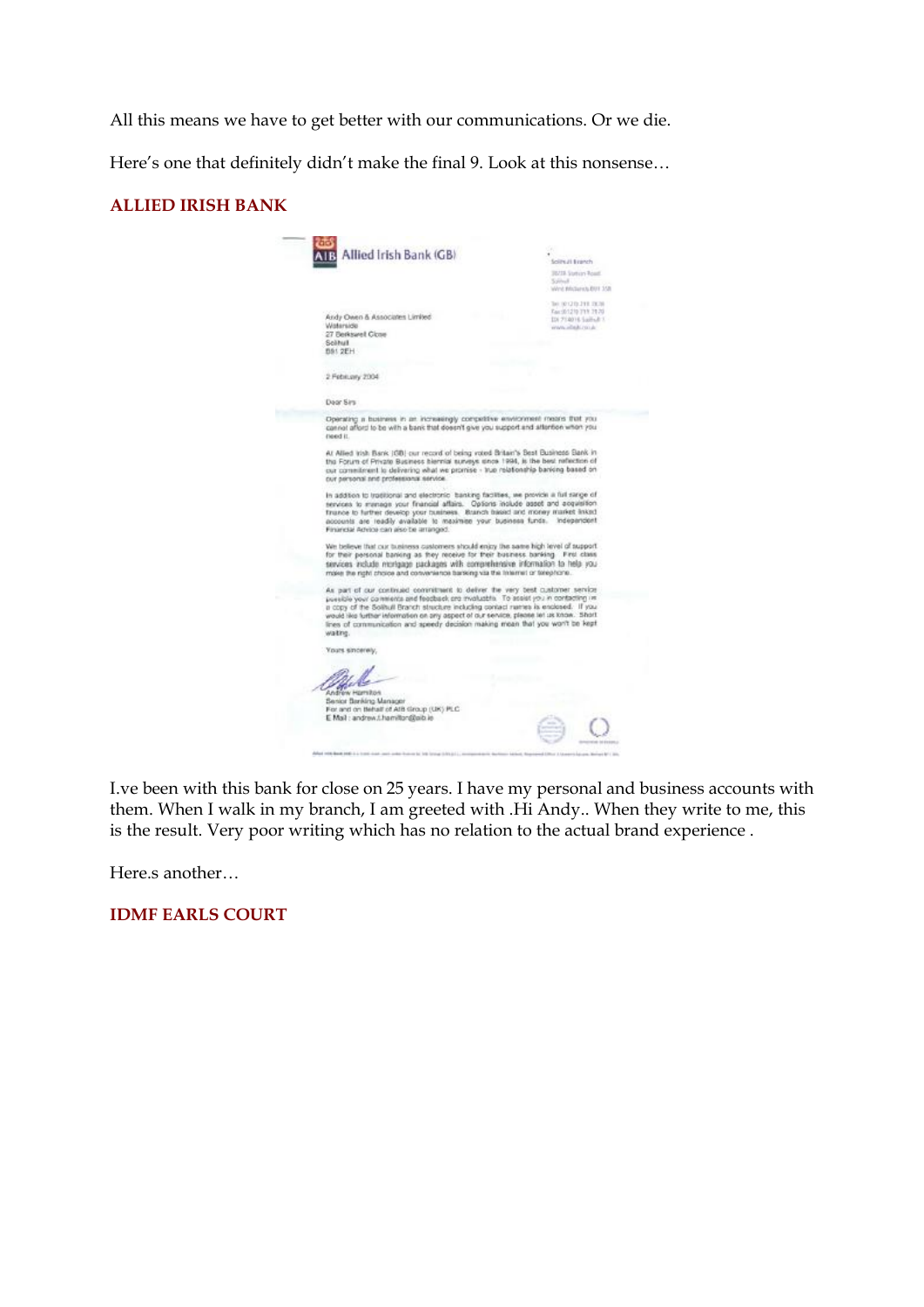| Subj.<br>26 th International Direct Marketing Pair 2004<br>Date:<br>04/02/04 12:45:13 GMT Standard Time<br>From:<br>paryt@klinedavis.com<br>Ter.<br>andyswer@acl.izm<br>File:<br>IDMFWedia.zip (204102 bytes) DL Time (20000 bps): < 3 minutes :<br>Sen't hum the folorout (Certain) |
|--------------------------------------------------------------------------------------------------------------------------------------------------------------------------------------------------------------------------------------------------------------------------------------|
|                                                                                                                                                                                                                                                                                      |
| THE INTERNATIONAL<br><b>Direct Marketing Fair</b><br>klin                                                                                                                                                                                                                            |
| 2 - 4 March 2004<br>Earls Court 2 London<br>Tel: $-4$                                                                                                                                                                                                                                |
| $F_{\text{BIC}}$ +4<br>ser                                                                                                                                                                                                                                                           |
| Dear Mr. Owen:                                                                                                                                                                                                                                                                       |
| 26th International Direct Marketing Fair is expected to be the biggest yet.                                                                                                                                                                                                          |
| Although your company is not subibiting at IDMF. I am sure you would not want to miss the chance<br>of having a presence at this Europe's Largest Direct Marketing event.                                                                                                            |
| By taking the prooctive step of advertising in the show directory. You can rest assure Andy Owen                                                                                                                                                                                     |
| 8. Associates will<br>reach 11,000 mady-to-buy marketing professionals. Making this a smart way to contact you new<br>customers                                                                                                                                                      |
| Last year we had over 10,700 visitors (PDF ABC audited figures attached). To date we                                                                                                                                                                                                 |
| have sent out<br>15,000 tickets to individuals who have already pre registered to attend IDMF 2004. So you can also                                                                                                                                                                  |
| ne ara<br>in a great shape to surpass last year figure.                                                                                                                                                                                                                              |
| The IDMF Show Catalogue format this years will be an A4 perfect bound full colour<br>publication and will consist of                                                                                                                                                                 |
| approximately 104 pages with a print run of 11,000. This will cely be handed out to<br>waitor once they have completed<br>their show registration.                                                                                                                                   |
| The IDMF Show Directory is a your cost effective route in reaching these 11, 000 key                                                                                                                                                                                                 |
| decision makers. Who will I<br>am sure be keen to find out more about your contemporary direct and strategic marketing<br>scéaticans.                                                                                                                                                |
| No other publication comes close to delivering such a quality readership in active buying mode.                                                                                                                                                                                      |
| IDMF Show Directory is an important high quality industry publication in its own right, containing a                                                                                                                                                                                 |
| wealth of information for use<br>at the show along with articles from industry leaders this directory will constantly referred to long<br>after the show has ended.                                                                                                                  |
| I hope you will see the value to Andy Owen & Associates , in having some or of presence in this<br>important industry reference book.                                                                                                                                                |
| Copy deadline for the IDMF Show Catalogue is February 12 <sup>89</sup> .                                                                                                                                                                                                             |
| Thank you for your consideration.                                                                                                                                                                                                                                                    |
| Kind regards.                                                                                                                                                                                                                                                                        |
| s.                                                                                                                                                                                                                                                                                   |
| تعتبي                                                                                                                                                                                                                                                                                |
| Gary Taylor                                                                                                                                                                                                                                                                          |
| For stand availability contact Matthew Stokes on 620 8983 7713 or email to<br>Chestlethtin<br>Matthew Slokes@reedwatch.co.uk                                                                                                                                                         |

This email plopped into my in-box last week. These people should really know better, shouldn't they? The writer is an alien. Look at the staggering layout with two font sizes. There are grammatical errors all over the place. A real embarrassment.

And just look at this little gem…

#### **PHILIPS**

How can anyone calling themselves creative, produce such a dumb ad as this? How many times do people need to be reminded that if there is no benefit to the reader in the headline, over 80% of the readers will drop out right there?

None of us care about her thoroughbred. Not in the slightest. You can't believe it, really, can you?

Let's face facts here. Quality is not an act. It is a habit. Being good is no longer good enough. In fact, I read this wonderful piece of common sense many years ago that illustrates the point superbly well.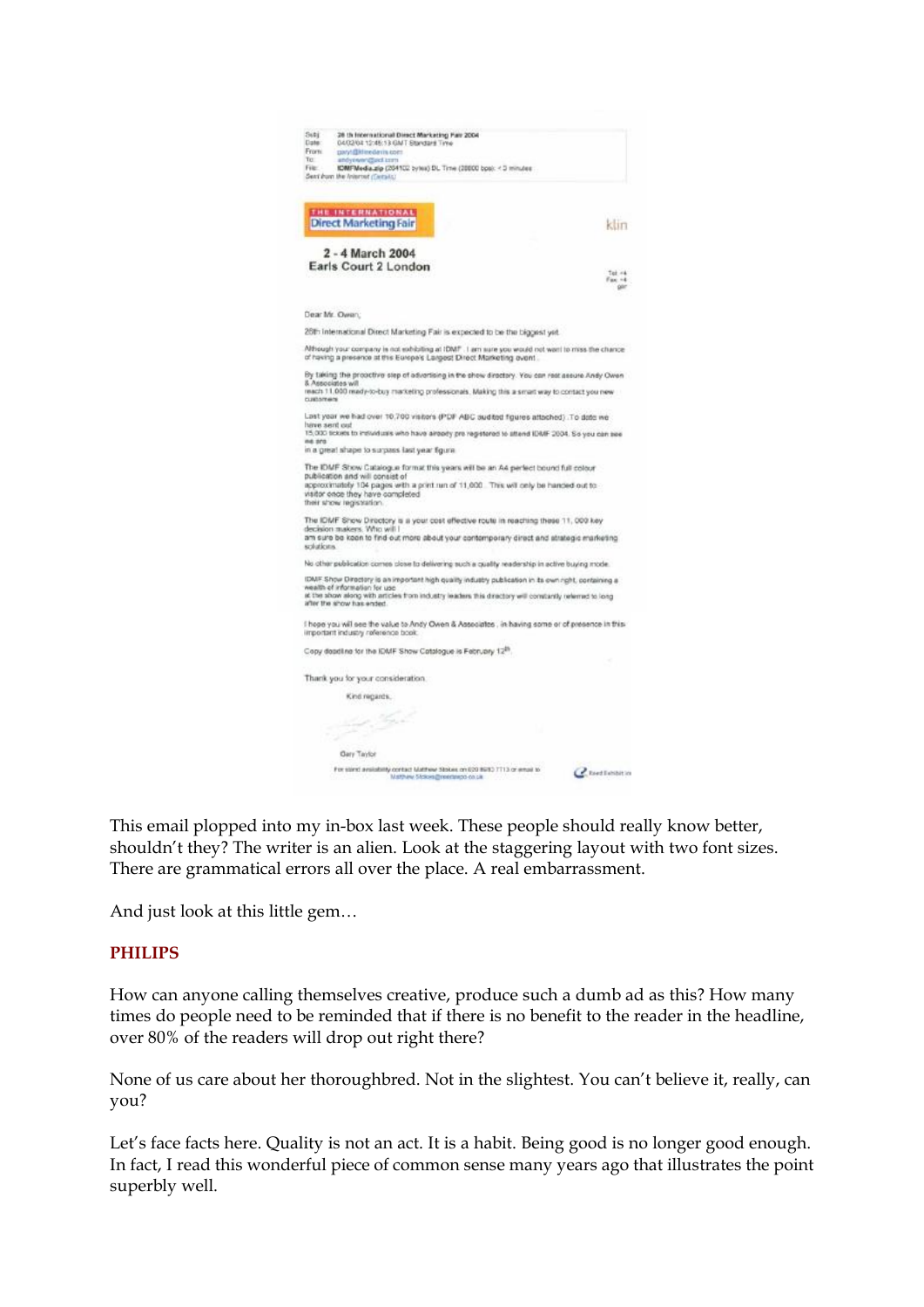

"Good is the enemy of great. And it's true when you think about it. Good is easy to like. Good makes you its friend and says .Hey, I'm not so bad am I?. And you agree. Next thing that happens is your communication is good.

And that's bad...<br>…in anyone's book".

Especially in these mega-tough times...

I believe it is now vital to go to extraordinary lengths to get it right. Try not to let even the smallest thing slide. If it bothers you even a little bit, work on it until it doesn't.

Remember the words of poet Paul Valery – "A poem is never finished, only abandoned".

I end with a real tearjerker. Get your tissues ready.

### **EMAIL REQUEST**

I am very conscious when writing to our very select market that I am not getting my point through, and find it difficult to know watts worth saying and watts not